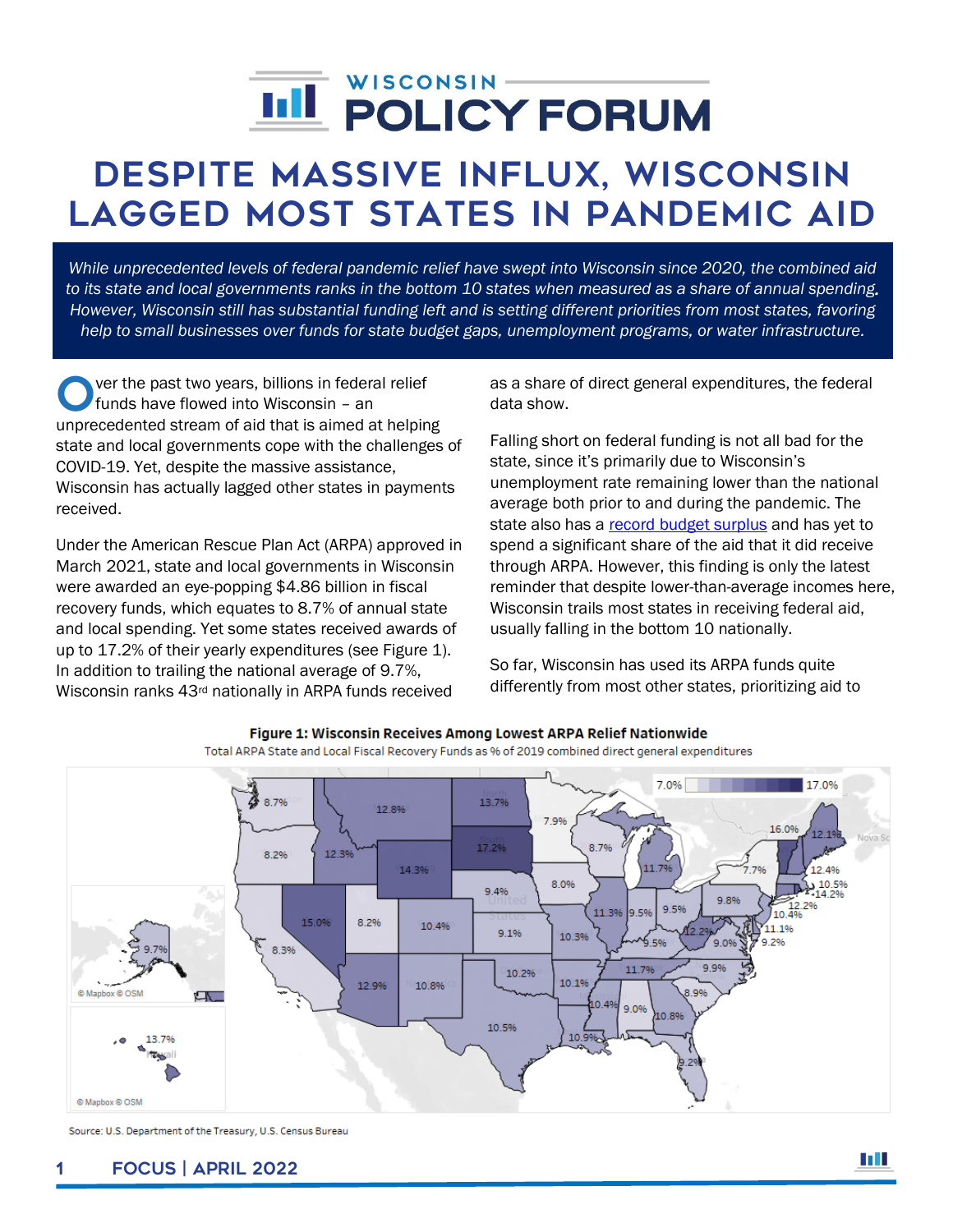small businesses and affected industries over shoring up its own budget or unemployment programs.

### WHY DID WISCONSIN'S FUNDING LAG?

ARPA provided \$350 billion for the **State and Local** [Fiscal Recovery Funds](https://home.treasury.gov/policy-issues/coronavirus/assistance-for-state-local-and-tribal-governments/state-and-local-fiscal-recovery-funds) program, including \$195 billion to state governments and \$154.7 billion to local governments and U.S. territories. The funds must be obligated by the end of 2024 and spent by the end of 2026. They can be used to replace lost revenues; protect public health; assist affected families, businesses, and nonprofits; upgrade water, sewer, or broadband infrastructure; or provide premium pay for essential workers.

The state and local governments in Wisconsin received half of their funds in May 2021 and will receive the second half in May 2022. Notably, the ARPA recovery funds cannot be used to finance unfunded state or local pension liabilities or a tax cut by states, though local officials can use the money to cut taxes.

In Wisconsin, local governments are receiving \$2.32 billion in total payments – the same amount put forward in initial estimates of ARPA's impact. The state, however, is receiving \$2.53 billion, or \$673.1 million less than the state's preliminary estimates.

State payments are distributed in part according to each state's share of the average number of unemployed individuals during the final three months of 2020. Wisconsin's unemployment rate generally falls below the national average, and that was particularly true in 2020, which reduced the state's payment. Each state also got an additional \$500 million payment. That favors small states such as South Dakota and Vermont, which received the same \$500 million award as Wisconsin even though they have only a fraction of its population.

Local government payments were distributed according to either population alone or a combination of population, poverty, housing overcrowding, and age of housing. The payments to local governments in Wisconsin equaled 7.8% of their 2019 direct general expenditures as reported to the U.S. Census Bureau, or slightly more than the national average and 28thhighest among states. Comparing the ARPA funds to yearly spending provides a sense of how much local and state governments could use the federal funds to ramp up spending to address pandemic needs.

The payments to the state of Wisconsin equated to 9.7% of its 2019 spending, well below the national average of 12.3% and 44th-highest among states. The Pew Charitable Trusts performed a similar calculation for state governments using 2020 spending data available for states only. Pew found Wisconsin ranked [dead last nationally](file:///G:/Shared%20drives/Research/Focus/2022/Focus%20%23XX-2022%20Federal%20Aid%20Update/Reference/How%20Far%20American%20Rescue%20Plan%20Dollars%20Will%20Stretch%20Varies%20by%20State%20_%20The%20Pew%20Charitable%20Trusts.html) for ARPA state fiscal recovery payments as a share of spending.

In a separate study that also looked only at federal payments to states (and not local governments), the Center on [Budget and Policy Priorities \(CBPP\) found](https://www.cbpp.org/research/state-budget-and-tax/how-states-can-best-use-federal-fiscal-recovery-funds-lessons-from) Wisconsin ranked 47th among states in ARPA recovery funding on a per capita basis, reinforcing our finding that most states fared better in their receipt of federal funds.

This development fits into a much longer-term trend – for decades Wisconsin has received less in federal aid than most other states. In 2019 – the most recent year for which data are available – Wisconsin state and local governments ranked 39th nationally in federal revenues at \$1,878 per capita, about 19.4% below the national average of \$2,332. Since 2006, Wisconsin has generally been in the bottom 10 states on this measure.

#### Substantial ARPA funds still in reserve

Though Wisconsin received less in ARPA recovery funds than most states and a smaller amount than originally anticipated, the state's finances are weathering the pandemic relatively well. Wisconsin's unemployment rate remains below the national average, tax collections have been robust, and the state is projecting an unprecedented surplus.

The [state recently reported](chrome-extension://efaidnbmnnnibpcajpcglclefindmkaj/viewer.html?pdfurl=https%3A%2F%2Fcontent.govdelivery.com%2Fattachments%2FWIGOV%2F2022%2F02%2F02%2Ffile_attachments%2F2065315%2FEvers%2520Administration_Federal%2520Aid.pdf&clen=27048&chunk=true) on how it had allocated \$4.59 billion in pandemic relief funds as of Dec. 31, 2021, including the \$2.53 billion in ARPA recovery funds, \$2 billion in relief funds under the Coronavirus Aid, Relief, and Economic Security (CARES) Act of March 2020, and \$53 million from the Federal Emergency Management Agency. The state detailed that it had either spent or obligated \$2.77 billion of the total aid, or 60.4%.

Essentially, the administration of Gov. Tony Evers – which controls the funds – had spent all of the CARES Act funds but spent or obligated less than one third of the ARPA funds as of the end of 2021. That is not necessarily surprising given that half of the federal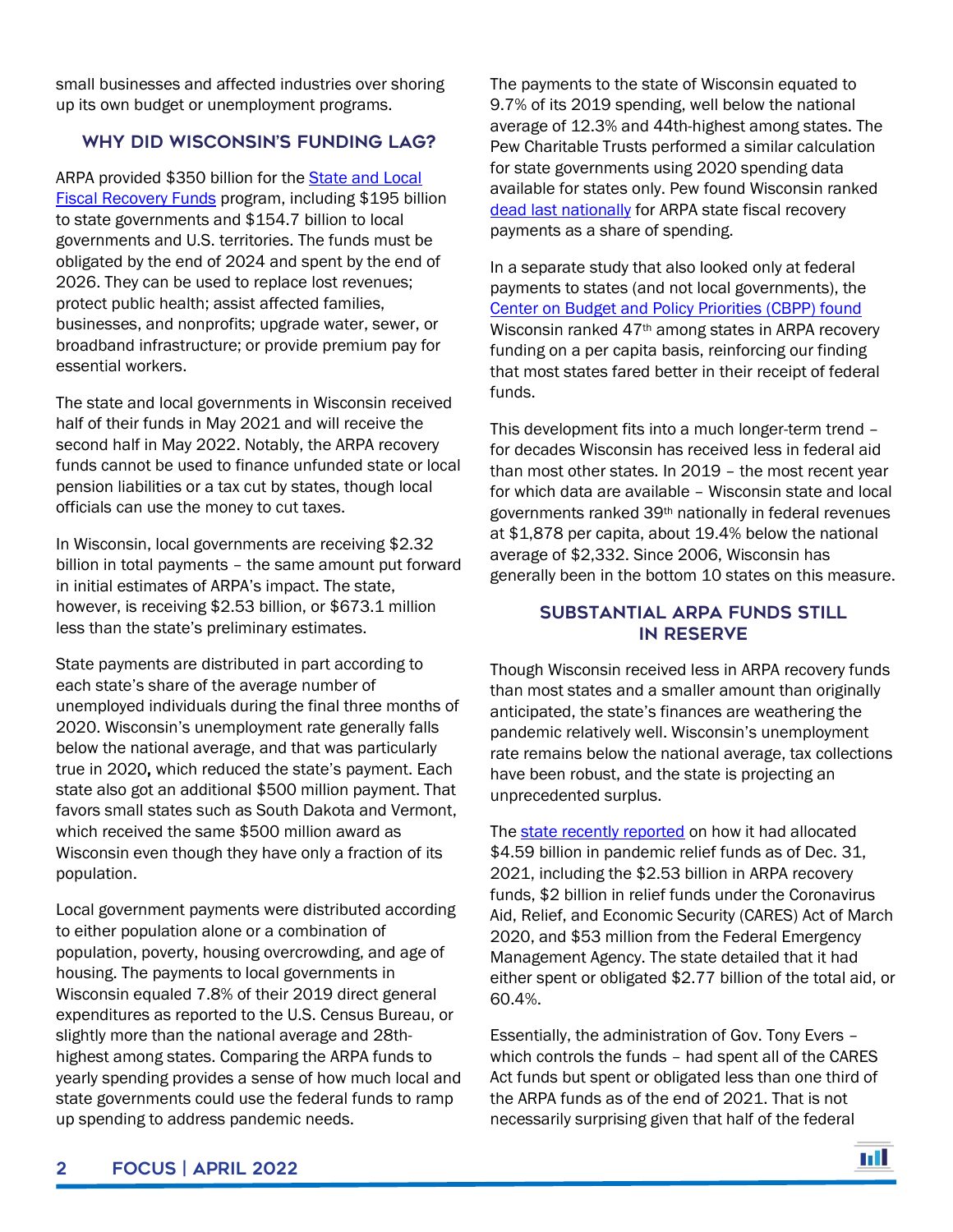#### Figure 2: State Still Has Relief Funds Left to Spend

Total state CARES and ARPA Act relief and recovery funds spent or obligated vs. allocated, by initiative



Source: Wisconsin Department of Administration as of Dec. 31, 2021

funds had yet to be paid to the state. In addition, since January, the Evers administration has announced hundreds of millions in additional awards, boosting the share that eventually will be reported as spent or obligated in the next update.

For comparison, the CBPP report looked at states' progress in simply allocating as opposed to spending their ARPA recovery funds (including those funds that states have yet to receive). The study found Wisconsin had allocated 76% of its ARPA funds as of Dec. 31, substantially more than the national average of 58%.

The biggest single priority for the CARES and ARPA funds for Wisconsin has been public health and the pandemic response, with \$1.96 billion allocated by the Evers administration and \$1.21 billion of that actually obligated or spent as of Dec. 31 (see Figure 2). In this area, the biggest single item so far has been testing and vaccines at \$457.2 million spent or obligated, followed by support for state and local public health efforts at \$405.5 million, \$284.3 million for health care facilities and staffing, and \$181.6 million for prevention and treatment equipment.

The state has also set aside \$1.33 billion for addressing the pandemic's economic impacts, with \$924.6 million obligated or spent as of Dec. 31. The spending included \$303.3 million to small businesses through the [Wisconsin Tomorrow grants,](https://www.revenue.wi.gov/Pages/TaxPro/2021/WisconsinTomorrowSmallBusinessRecoveryGrant.aspx) \$222.8 million through the

[We're All In](https://www.revenue.wi.gov/Pages/FAQS/SmallBusinessGrantProgram.aspx) grants to small businesses and \$40.2 million to restaurants, \$100.1 million for farms, and \$92.5 million to hotels and other lodging businesses.

Other spending includes \$201.1 million in Routes to [Recovery grants](https://doa.wi.gov/Pages/LocalGovtsGrants/COVID-Grants.aspx#:~:text=Routes%20to%20Recovery%3A%E2%80%8B%E2%80%8B%20Local%20Government%20Aid%20Grants%E2%80%8B&text=Administered%20by%20the%20Department%20of,%E2%80%8B%20and%20federally%20recognized%20tribe.) to local governments based on population, \$110 million for [K-12 school aids,](chrome-extension://efaidnbmnnnibpcajpcglclefindmkaj/viewer.html?pdfurl=https%3A%2F%2Fdocs.legis.wisconsin.gov%2Fmisc%2Flfb%2Fmisc%2F174_school_aid_funding_from_the_federal_coronavirus_relief_fund_12_16_21.pdf&clen=194800&pdffilename=174%20-%20School%20Aid%20Funding%20from%20the%20Federal%20Coronavirus%20Relief%20Fund%20(12/16/21).pdf) and \$79.7 million in [Child Care Counts payments](https://dcf.wisconsin.gov/covid-19/childcare/payments) to providers.

### Aid not filling state budget holes

With [state tax collections strong,](https://wispolicyforum.org/research/could-surplus-help-improve-state-local-relations/) Wisconsin has not needed to use ARPA recovery funds to close state budget gaps. In contrast, data from the National Conference of State Legislatures (NCSL) show that, nationally, states so far have used about 23% of their ARPA funds to replace lost revenues and support state operations.

States also used 13.5% of their funds for restoring depleted unemployment reserves and 9.7% for water and sewer infrastructure. (The CBPP report had similar figures.) Wisconsin has not put any ARPA recovery funds toward those purposes but did commit \$113.5 million in federal aid to modernizing its antiquated unemployment system and also dedicated \$120 million of the state's own surging tax collections toward replenishing the unemployment fund.